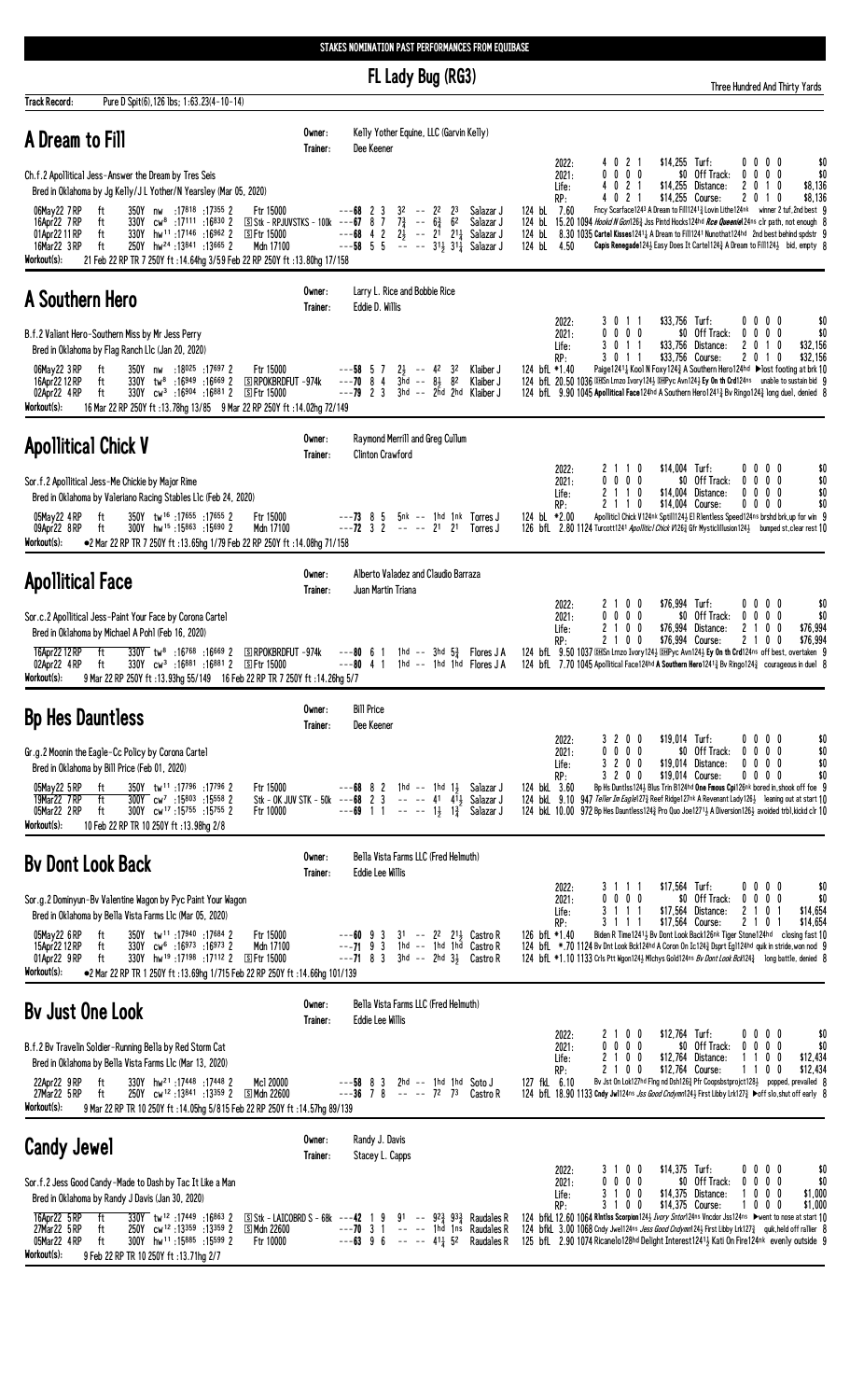| <b>Capis Renegade</b>                                                                                                                                                                                                                                                                                                                                                                                                                                                                                                                | Owner:<br>Trainer: | Roy Garza<br>Roy Garza                                                                                                                                                                                                                                                                                                                                                                                                                                                                                                                                                                                                                                                                                                                                                                                                                                       |
|--------------------------------------------------------------------------------------------------------------------------------------------------------------------------------------------------------------------------------------------------------------------------------------------------------------------------------------------------------------------------------------------------------------------------------------------------------------------------------------------------------------------------------------|--------------------|--------------------------------------------------------------------------------------------------------------------------------------------------------------------------------------------------------------------------------------------------------------------------------------------------------------------------------------------------------------------------------------------------------------------------------------------------------------------------------------------------------------------------------------------------------------------------------------------------------------------------------------------------------------------------------------------------------------------------------------------------------------------------------------------------------------------------------------------------------------|
| B.g.2 Capo de Capi-Dqs Chew Chew by Royal Blue Chew Chew<br>Bred in Oklahoma by Roy Garza (Feb 27, 2020)<br>28Apr22 10 RP<br>ft<br>330Y hw <sup>9</sup> :17881 :17244 2<br>Alw 22000nw2/L                                                                                                                                                                                                                                                                                                                                            |                    | $0\quad 0$<br>\$14,056 Turf:<br>$0\,0\,0\,0$<br>\$0<br>2022:<br>31<br>$0\ 0\ 0\ 0$<br>\$0 Off Track:<br>$0\ 0\ 0$<br>\$0<br>2021:<br>0<br>31<br>$0\quad 0$<br>$\mathbf{2}$<br>Life:<br>\$14,056 Distance:<br>$0\,0\,0$<br>\$968<br>\$968<br>3100<br>\$14,056 Course:<br>2000<br>RP:<br>$---28$ 9 10 10 <sup>2</sup> <sub>2</sub> $---$ 9 <sup>3</sup> 9 <sup>3</sup> <sub>2</sub> Ramirez R<br>126 bfkL 12.20<br>Cuz He Gone 124 3 Bolt of Action V126nk Dee Dee Tlc126hd Doff step slow 10                                                                                                                                                                                                                                                                                                                                                                  |
| 330Y cw <sup>3</sup> :17101 :16902 2 SFtr 15000<br>02Apr22 6RP<br>ft<br>250Y hw <sup>24</sup> :13665:136652<br>16Mar22 3 RP<br>Mdn 17100<br>ft<br>Workout(s):<br>2 Mar 22 RP 250Y ft : 14.19hg 112/168 9 Feb 22 RP 250Y ft : 13.92hg 39/158                                                                                                                                                                                                                                                                                          |                    | $- - -68$ 7 2 2hd $- - 4\frac{3}{4}$ 41 $\frac{1}{4}$ Ramirez R<br>124 bfkL 4.30 993 Kiss of Valor124hd Roll On Candy Lights1241 Sir James125hd broke in sharply 9<br>$--70$ 8 1 -- -- 1 $\frac{1}{2}$ 1 $\frac{1}{2}$<br>124 bfkL 18.20<br>Cpis Renegde124} Esy Does It Carte1124} A Dream to Fil1124} drftd in, speedy 8<br>Flores J A                                                                                                                                                                                                                                                                                                                                                                                                                                                                                                                     |
| <b>Cartel Kisses</b>                                                                                                                                                                                                                                                                                                                                                                                                                                                                                                                 | Owner:<br>Trainer: | Larry L. Rice and Bobbie Rice<br>M. Heath Taylor<br>\$73,483 Turf:<br>4210<br>$0\,0\,0\,0$<br>2022:<br>\$0                                                                                                                                                                                                                                                                                                                                                                                                                                                                                                                                                                                                                                                                                                                                                   |
| Br.f.2 Kiss My Hocks-Midnight Cartel by Carters Cartel<br>Bred in Oklahoma by Flag Ranch Llc (Mar 01, 2020)<br>350Y tw <sup>6</sup> :17693 :17620 2<br>Ftr 15000<br>05May22 9 RP<br>ft<br>16Apr22 12 RP<br>ft<br>$330Y$ tw <sup>8</sup> :16843 :16669 2<br>S RPOKBRDFUT -974k<br>330Y hw <sup>11</sup> :16962 :16962 2<br>01Apr22 11 RP<br>ft<br>⑤ Ftr 15000<br>250Y tw <sup>11</sup> :13394 :13394 2 SMdn 22600<br>17Mar22 7 RP<br>fts<br>Workout(s):<br>2 Mar 22 RP TR 9 250Y ft: 13.86hg 2/8 10 Feb 22 Lad 220Y ft: 12.70hg 20/52 |                    | $0\ 0\ 0\ 0$<br>\$0 Off Track:<br>2021:<br>0<br>$0\,0\,0$<br>\$0<br>4 2 1 0<br>2<br>\$57,467<br>\$73,483 Distance:<br>100<br>Life:<br>4 2 1 0<br>\$73,483 Course:<br>21<br>\$57,467<br>RP:<br>$0\quad 0$<br>4nk -- 3hd 2½<br>124 bfL 1.40<br>$---75$ 74<br>Vallejo R S<br>One Fine V1243 Cartel Kisses1243 On a Roll V1241 engaged, edged 9<br>$---76$ 2 6 $7\frac{1}{2}$ -- 6nk $6\frac{1}{4}$ Vallejo R S<br>124 bfl 6.70 1048 DELSn Lornzo Ivory1243 DEPyc Avn1243 Ey On th Crd124ns in hunt, outfinished 9<br>124 bfL *1.30 1051 Cartel Kisses12411 A Dream to Fill1241 Nunothat124hd splendid sight of spd 9<br>$--78$ 1 1 1 $1\frac{1}{2}$ -- 11 11 $\frac{1}{4}$<br>Vallejo R S<br>$---67$ 1 1 $---$ 1 $\frac{1}{2}$ 1 $\frac{3}{4}$<br>124 bfL 2.40 1037 Cartel Kisses1243 Dam Im Relentless1243 Bv Walkaway Joe124ns instant speed 8<br>Valleio R S |
| <b>Chester Cartel</b>                                                                                                                                                                                                                                                                                                                                                                                                                                                                                                                | Owner:<br>Trainer: | Chad T. Ward<br>Chad Ward                                                                                                                                                                                                                                                                                                                                                                                                                                                                                                                                                                                                                                                                                                                                                                                                                                    |
| B.g.2 Coronado Cartel-Jess a Snowy Cartel by Apollitical Jess<br>Bred in Oklahoma by Mike Hester/H T Chuchwell (Jan 18, 2020)<br>330Y cw <sup>8</sup> :17090 :16861 2 SMdn 25100<br>01May22 8RP<br>ft<br>330Y hw <sup>16</sup> :17546:17182 2 SFtr 15000<br>01Apr22 7RP<br>ft<br>Workout(s):<br>9 Mar 22 RP 250Y ft: 14.02hg 72/149 21 Feb 22 RP TR 6 250Y ft: 14.07hg 2/6                                                                                                                                                           |                    | 2010<br>\$6,162 Turf:<br>\$0<br>2022:<br>$0\,0\,0\,0$<br>$0\ 0\ 0\ 0$<br>\$0 Off Track:<br>\$0<br>$0\ 0\ 0$<br>2021:<br>0<br>2 0 1 0<br>\$6,162 Distance:<br>2010<br>\$6,162<br>Life:<br>\$6,162 Course:<br>201<br>\$6,162<br>RP:<br>2 0 1 0<br>0<br>---65 3 2 2hd -- 2 <sup>1</sup> 2 <sup>1</sup> 2 Ernst B<br>---50 2 4 4 <sup>1</sup> -- 4 <sup>1</sup> 2 <sup>5</sup> 2 <sup>1</sup> Smith C R<br>Sir James 1261 <sup>1</sup> / <sub>3</sub> Chester Carte 1261 <sup>3</sup> / <sub>4</sub> Irish Rose 124 <sup>1</sup> / <sub>3</sub> winner too tough 10<br>126 bfkL 17.70<br>127 bfkL 13.30 1069 Defours1241 $\frac{1}{4}$ Lucky Eagle124 $\frac{3}{4}$ Sara Getin126ns nvr fully 1v1d out 8                                                                                                                                                         |
| Curls Joyful Wagon                                                                                                                                                                                                                                                                                                                                                                                                                                                                                                                   | Owner:<br>Trainer: | J. Martin Stacy<br>John A. Stinebaugh                                                                                                                                                                                                                                                                                                                                                                                                                                                                                                                                                                                                                                                                                                                                                                                                                        |
| Br.f.2 Pyc Paint Your Wagon-Eye a Spit Curl Girl by Spit Curl Jess<br>Bred in Oklahoma by Martin Stacy (Apr 01, 2020)<br>330Y cw <sup>6</sup> :16990:16990 2 SFtr 15000<br>02Apr22 8RP<br>ft<br>Workout(s):<br>●7 May 22 RP 220Y ft:11.52h 1/10 17 Mar 22 RP 220Y ft:12.42hg 14/31 22 Feb 22 Ret TR 1 250Y ft:13.93hg 2/7                                                                                                                                                                                                            |                    | 1100<br>\$8,784 Turf:<br>\$0<br>2022:<br>0000<br>0 0 0 0<br>\$0 Off Track:<br>$0\ 0\ 0$<br>0<br>\$0<br>2021:<br>1100<br>\$8,784 Distance:<br>1<br>100<br>\$8,784<br>Life:<br>\$8,784<br>RP:<br>1100<br>\$8,784 Course:<br>1100<br>---75 3 4 2hd -- 1hd 1ns Calderon F<br>124 bfl 6.80 1013 Crls Joyful Wgon124ns Hookd N Gon1241 Snow Cloud Crt11281 all out, just held 9                                                                                                                                                                                                                                                                                                                                                                                                                                                                                    |
| <b>Cuz He Gone</b>                                                                                                                                                                                                                                                                                                                                                                                                                                                                                                                   | Owner:<br>Trainer: | <b>Miquel Mendoza</b><br>Jesus Ruben Ruiz                                                                                                                                                                                                                                                                                                                                                                                                                                                                                                                                                                                                                                                                                                                                                                                                                    |
| Br.g.2 Capo de Capi-Eye Mongoose by Mr Eye Opener<br>Bred in Oklahoma by 21 Racing (Mar 20, 2020)<br>$330Y$ hw <sup>9</sup> :17244 :17244 2<br>Alw 22000nw2/L<br>28Apr22 10 RP<br>ft<br>250Y hw <sup>15</sup> :13491:13491<br>17Mar22 1RP<br>Mc1 20000<br>ft<br>Workout(s):<br>14 Apr 22 RP 220Y ft: 12.44h 23/37                                                                                                                                                                                                                    |                    | $$26,712$ Turf:<br>2022:<br>2200<br>$0\,0\,0\,0$<br>\$0<br>$0\ 0\ 0\ 0$<br>\$0 Off Track:<br>$0\quad 0\quad 0\quad 0$<br>\$0<br>2021:<br>\$16,680<br>2200<br>$$26,712$ Distance:<br>1100<br>Life:<br>RP:<br>2200<br>\$26,712 Course:<br>1100<br>\$16,680<br>---62 1 1 $1\frac{1}{2}$ -- $1\frac{1}{2}$ 1 $\frac{1}{2}$ Nieto P H<br>---75 4 1 -- -- 1 <sup>1</sup> 12 <sub>4</sub> Nieto P H<br>Cuz He Gone1243 Bolt of Action V126nk Dee Dee T1c126hd repeat performance 10<br>124 bkL 4.40<br>124 bkl 3.40 1035 Cuz H Gone1242; Dsh N Dominte124nk Cowboy On the Bech1251; powered away 7<br>2 Mar 22 RP TR 4 250Y ft : 14.06hg 4/8 9 Feb 22 RP 250Y ft : 14.30hg 105/158                                                                                                                                                                                  |
| Eye North                                                                                                                                                                                                                                                                                                                                                                                                                                                                                                                            | Owner:<br>Trainer: | Hector C. Estrada<br><b>Buddy Leon Clay</b>                                                                                                                                                                                                                                                                                                                                                                                                                                                                                                                                                                                                                                                                                                                                                                                                                  |
| B.f.2 Eyesa Cashing Teller-Fed Cartel by Teller Cartel<br>Bred in Oklahoma by Hector C Estrada (May 03, 2020)<br>300Y tw <sup>11</sup> :15691:156912<br>ft<br>Mdn 17100<br>24Apr22 2RP<br>330Y cw <sup>6</sup> :17514 :16900 2 SFtr 15000<br>01Apr22 3RP<br>ft<br>12Mar22 9 RP<br>250Y hw <sup>11</sup> :13761 :13635 2<br>ft<br>Mdn 17100<br>Workout(s):<br>21 Feb 22 RP TR 10 250Y ft : 14.19hg 2/0 Feb 22 RP 220Y gd : 13.18hg 11/18                                                                                              |                    | 3100<br>$$14,188$ Turf:<br>0000<br>2022:<br>\$0<br>0 0 0 0<br>\$0 Off Track:<br>$0\,0\,0\,0$<br>\$0<br>2021:<br>3 1 0 0<br>\$14,188 Distance:<br>$0\,$ $0\,$ $0\,$<br>\$90<br>Life:<br>\$14,188 Course:<br>\$90<br>3100<br>1000<br>RP:<br>$---65$ 1 3<br>124 bfL 11.50 1094 Eye North124hd Kiss Where I Wuz1251 Mooning Deluxe126hd dug in for upset 8<br>-- -- 1hd 1hd Cruz R<br>---43 3 4 5 <sup>1</sup> <sub>2</sub> -- 6 <sup>1</sup> <sub>2</sub> 6 <sup>3</sup> <sub>2</sub> Cruz R<br>--- <b>57</b> 7 5 -- -- 4nk 4 <sup>3</sup> <sub>4</sub> Cruz R<br>124 bfL 33.70 1083 Jess Angel Blood1243 Sexton1241 Southern Fires124nk danced in gate 9<br>124 bfl 16.60 1106 Mh Relentless Bird124ns Teller Im Kool125nk Day Drinker1273 brushed early 8                                                                                                     |
| Eye On the Card                                                                                                                                                                                                                                                                                                                                                                                                                                                                                                                      | Owner:<br>Trainer: | Omar Hernandez<br>Santos Carrizales, Jr.                                                                                                                                                                                                                                                                                                                                                                                                                                                                                                                                                                                                                                                                                                                                                                                                                     |
| B.c.2 Docs Best Card-Johns Party Girl by Mr Eye Opener<br>Bred in Oklahoma by Efrain Mendez (Mar 13, 2020)<br>ft<br>330Y tw <sup>8</sup> :16741 :16669 2<br>16Apr22 12 RP<br><b>SI RPOKBRDFUT -974k</b><br>330Y cw <sup>8</sup> :16965 :16965 2<br>01Apr22 1RP<br>⑤ Ftr 15000<br>ft<br>Workout(s):<br>8 Mar 22 Ret TR 1 250Y ft: 14.09hg 9/18                                                                                                                                                                                        |                    | \$115,941 Turf:<br>2 1 0 1<br>\$0<br>2022:<br>$0\,0\,0\,0$<br>0 0 0 0<br>\$0 Off Track:<br>$0\ 0\ 0$<br>\$0<br>2021:<br>0<br>\$115,941 Distance:<br>2 1 0 1<br>2<br>0<br>\$115,941<br>Life:<br>\$115,941 Course:<br>\$115,941<br>RP:<br>2 1 0 1<br>21<br>0<br>124 bkl 6.10 1062 EMSn Lrnz Ivry 1243 EMPyc Avn1243 Ey On th Crd124ns edged by stablemates 9<br>$--81$ 1 5<br>5nk -- 4nk 3½<br>Calderon F<br>$---73$ 1 1 1 $---$ 12 12<br>Pulido J<br>124 bkL *2.50<br>Ey n th Crd1242 My Cndys RIntlss12413 Trs f Dynmt126hd rapid and untouchable 8                                                                                                                                                                                                                                                                                                          |
| Eye On the Lady                                                                                                                                                                                                                                                                                                                                                                                                                                                                                                                      | Owner:<br>Trainer: | Wade Helton<br>Gregg A. Sanders                                                                                                                                                                                                                                                                                                                                                                                                                                                                                                                                                                                                                                                                                                                                                                                                                              |
| Gr.f.2 Big Lew-My Ladys Eyes by Mr Eye Opener<br>Bred in Oklahoma by Monty McNair (Feb 04, 2020)<br>300Y tw <sup>11</sup> :15780 :15694 2<br>SMc1 25000<br>24Apr22 3 RP<br>ft<br>250Y hw <sup>9</sup> :13692 :13491 2<br>03Mar22 5 RP<br>Mdn 17100<br>ft<br>Workout(s):<br>24 Mar 22 RP 220Y ft: 11.82h 4/20                                                                                                                                                                                                                         |                    | 2001<br>$$4,261$ Turf:<br>\$0<br>2022:<br>0000<br>0 0 0 0<br>\$0 Off Track:<br>$0\ 0\ 0\ 0$<br>\$0<br>2021:<br>2 0 0 1<br>$0\ 0\ 0\ 0$<br>\$4,261 Distance:<br>\$90<br>Life:<br>2001<br>\$90<br>\$4,261 Course:<br>0000<br>RP:<br>$---60$ 9 5 $- --$ 2hd 3 $3$ Escobedo E G 126 bfkL 5.00 1014 Fly Fancy Fun124hd Jess Lota126 $\frac{1}{2}$ Eye On the Lady1261 in hunt, outfinished 10<br>---57 5 3 -- -- 313 411 Escobedo E G 124 bfl. 23.00 985 Jss Angl Blood124hd First Libby Lrk1271 Hppy Flyer126ns sidestepped at break 8<br>16 Feb 22 RP TR 7 250Y ft : 14.20hg 4/711 Feb 22 RP 220Y ft : 13hg 91/113                                                                                                                                                                                                                                              |
| <b>Flyen Double</b>                                                                                                                                                                                                                                                                                                                                                                                                                                                                                                                  | Owner:<br>Trainer: | Bonnie L. Wilson<br>Bonnie L. Wilson                                                                                                                                                                                                                                                                                                                                                                                                                                                                                                                                                                                                                                                                                                                                                                                                                         |
| Gr.f.2 Double Ours-Dads a Flyen by Strawfly Special<br>Bred in Oklahoma by Randy R Wilson (May 27, 2020)<br>330Y hw <sup>9</sup> :17488 :17244 2<br>Alw 22000nw2/L<br>28Apr22 10 RP<br>ft<br>250Y hw <sup>21</sup> :13770 :13770 2 SMdn 22600<br>20Mar22 8RP<br>ft<br>Workout(s):<br>21 Feb 22 RP TR 12 250Y ft: 14.31hg 5/6                                                                                                                                                                                                         |                    | \$13,070 Turf:<br>2 1 0 0<br>\$0<br>2022:<br>$0\ 0\ 0\ 0$<br>0 0 0 0<br>\$0 Off Track:<br>$0\,0\,0\,0$<br>\$0<br>2021:<br>2100<br>\$13,070 Distance:<br>$0\,$ $0\,$ $0\,$<br>\$90<br>Life:<br>2 1 0 0<br>\$13,070 Course:<br>$0\,$ $0\,$ $0\,$<br>\$90<br>RP:<br>$---49$ 8 6<br>$6\frac{3}{4}$ -- 61 61 Gruz R<br>Cuz He Gone124} Bolt of Action V126nk Dee Dee Tlc126hd bored out early 10<br>124 bL 27.60<br>$---67$ 6 1 -- -- 1 $\frac{1}{2}$ 1 $\frac{1}{2}$ Cruz R<br>124 bl 52.40 933 Flyn Db11243 Rlodd Wth Coron125nk Bv Lvng for Lov129nk spdy, lit up tote brd 10                                                                                                                                                                                                                                                                                  |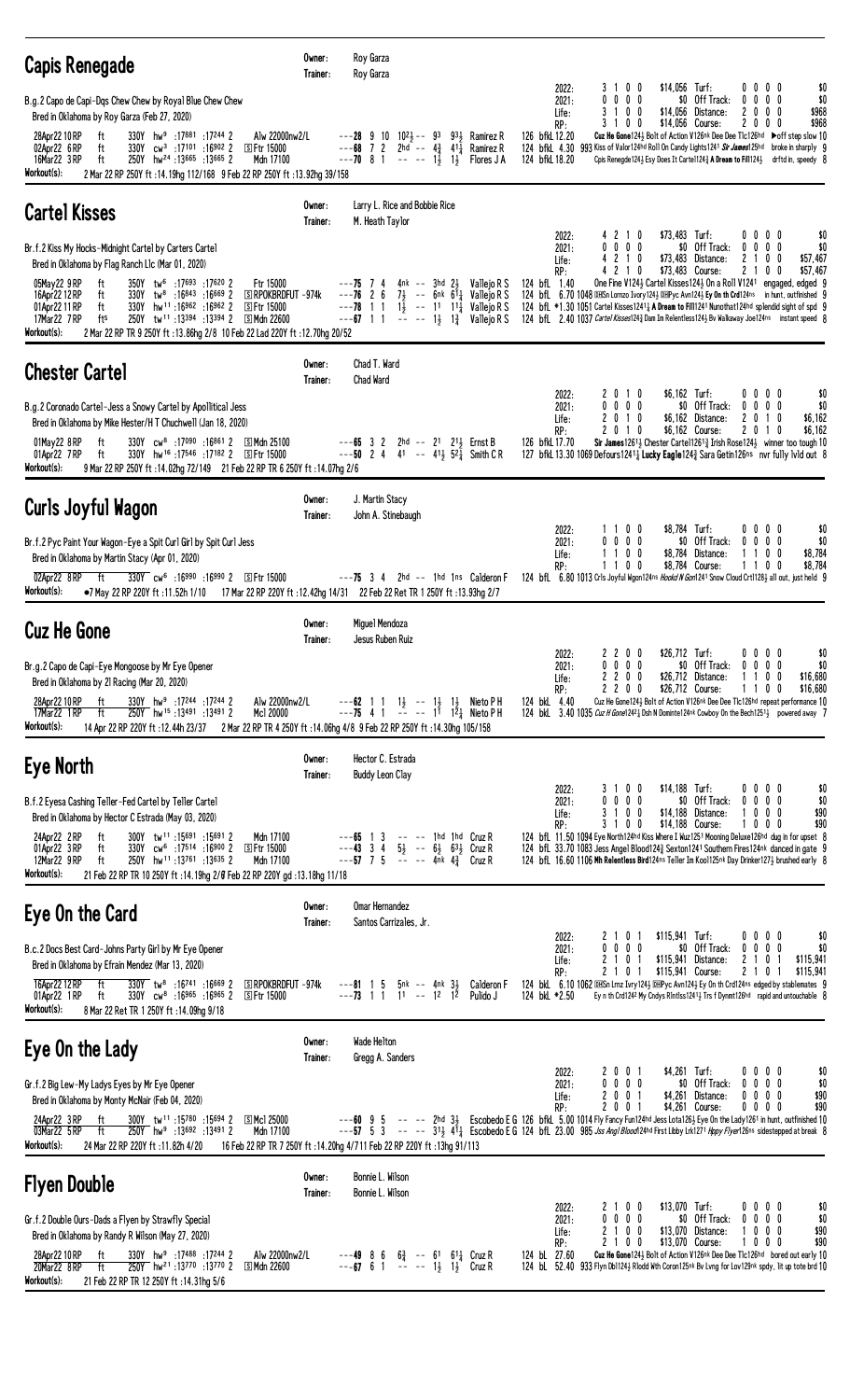| <b>Jc Black Mamba</b>                                                                                                                                                                                                                                                                                                                                                                                                                                    | Owner:<br>Trainer: | Jose G. Cervantes<br>Santos Carrizales, Jr.                                                                                                                                                                                                                                                                                                           |                                                                                                                                                                                                                                                                                                                                                                                                                                                                                                                                                                      |
|----------------------------------------------------------------------------------------------------------------------------------------------------------------------------------------------------------------------------------------------------------------------------------------------------------------------------------------------------------------------------------------------------------------------------------------------------------|--------------------|-------------------------------------------------------------------------------------------------------------------------------------------------------------------------------------------------------------------------------------------------------------------------------------------------------------------------------------------------------|----------------------------------------------------------------------------------------------------------------------------------------------------------------------------------------------------------------------------------------------------------------------------------------------------------------------------------------------------------------------------------------------------------------------------------------------------------------------------------------------------------------------------------------------------------------------|
| Blk.f.2 Ivory James-Fine Clover by Rare Form<br>Bred in Oklahoma by Jose Cervantes (Apr 09, 2020)<br>330Y tw <sup>12</sup> :16995:168632<br>16Apr22 5 RP<br>ft<br>250Y hw <sup>11</sup> :13593 :13593 2<br>12Mar22 6RP<br>ft<br>Mdn 17100<br>Workout(s):<br>15 Feb 22 RP TR 7 250Y ft : 14.30hg 3/6                                                                                                                                                      |                    | <b>S Stk - LAICOBRD S - 68k</b> - - - 66 4 3 3hd -- 4nk $5\frac{3}{4}$ Calderon F<br>$---69$ 4 1 $---$ 1, 1,<br>Flores J A                                                                                                                                                                                                                            | \$15,086 Turf:<br>\$0<br>2100<br>$0\,0\,0\,0$<br>2022:<br>$0\ 0\ 0\ 0$<br>\$0 Off Track:<br>$0\ 0\ 0\ 0$<br>2021:<br>\$0<br>Life:<br>2<br>100<br>\$15,086 Distance:<br>$0\ 0\ 0$<br>\$1,890<br>2100<br>\$15,086 Course:<br>\$1,890<br>1000<br>RP:<br>124 bl 9.60 954 Rintlss Scorpion124 <i>Ivory Sentor</i> 124ns Vencedor Jess124ns hard load, in tight 10<br>124 bl *2.00 932 Jc Blck Mmb124} Southern Fires1241 Us All the Way125nk giddy upped and gone 6                                                                                                       |
| Kiki Kartel                                                                                                                                                                                                                                                                                                                                                                                                                                              | Owner:<br>Trainer: | <b>Robbin Caldwell</b><br>Tana Caldwell                                                                                                                                                                                                                                                                                                               |                                                                                                                                                                                                                                                                                                                                                                                                                                                                                                                                                                      |
| Ch.f.2 Coronado Cartel-Mt Rob This Corona by The Corona<br>Bred in Oklahoma by Makynzie Brown&robbin Caldwell (Jan 30, 2020)<br>16Apr22 5 RP<br>ft<br>10Mar22 5 RP<br>ft<br>250Y tw <sup>9</sup> :13437 :13437 2<br>Mdn 17100<br>Workout(s):<br>1 Apr 22 RP 220Y ft: 12.41b 17/33                                                                                                                                                                        |                    | $\frac{330\text{V}}{330\text{V}}$ tw <sup>12</sup> :17292:16863 2 $\text{S}$ Stk - LAICOBRD S - 68k - - - 51 3 8 8 $\frac{1}{2}$ - - 8 <sup>13</sup> / <sub>4</sub> 8 <sup>23</sup> / <sub>4</sub> Vallejo R S<br>$---70$ 8 1 $-- 1\frac{1}{2}$ $1\frac{3}{4}$ Flores JA<br>16 Feb 22 RP 250Y ft: 14.31hg 69/124 9 Feb 22 RP 250Y ft: 14.50hg 126/158 | \$14,034 Turf:<br>\$0<br>2100<br>$0\,0\,0\,0$<br>2022:<br>$0\ 0\ 0\ 0$<br>\$0 Off Track:<br>2021:<br>$0\,0\,0\,0$<br>\$0<br>2100<br>$$14,034$ Distance:<br>$0\,$ $0\,$ $0\,$<br>\$1,000<br>Life:<br>RP:<br>2100<br>\$14,034 Course:<br>1000<br>\$1,000<br>124 bfhl 15.50 1065 Rintlss Scorpion1243 Ivory Sentor124ns Vencedor Jess124ns pinched at break 10<br>124 bfhl 8.70 1024 Kiki Karte1124 <sub>3</sub> Travelin Perry124 <sub>3</sub> Weefireabunch124hd popped and gone 9                                                                                    |
| Lucky Eagle                                                                                                                                                                                                                                                                                                                                                                                                                                              | Owner:<br>Trainer: | Ed Melzer<br>Eddie D. Willis                                                                                                                                                                                                                                                                                                                          |                                                                                                                                                                                                                                                                                                                                                                                                                                                                                                                                                                      |
| Sor.g.2 Moonin the Eagle-Luckjury by Corona Cartel<br>Bred in Oklahoma by Geo H Suthers (Jan 07, 2020)<br>14Apr22 5 RP<br>300Y hw <sup>13</sup> :16001:15868 2<br>ft<br>S Mdn 22600<br>01Apr22 7RP<br>330Y hw <sup>16</sup> :17387 :17182 2<br>ft<br>国 Ftr 15000<br>05Mar2211RP<br>ft<br>300Y tw <sup>12</sup> :15794:15323 2<br>Ftr 10000<br>Workout(s):<br>9 Feb 22 RP TR 10 250Y ft :13.74hg 3/7                                                      |                    | $---64$ 7 3 $---3$ 3hd $3\frac{3}{4}$ Klaiber J<br>$---59$ 1 1 2 $\frac{1}{2}$ -- 2 <sup>1</sup> 2 <sup>1</sup> $\frac{1}{4}$ Klaiber J<br>$---57$ 9 5 $---$ 51 $\frac{3}{4}$ 53<br>Klaiber J                                                                                                                                                         | \$6,426 Turf:<br>$0\ 0\ 0\ 0$<br>\$0<br>2022:<br>3011<br>0000<br>\$0 Off Track:<br>\$0<br>2021:<br>0000<br>3011<br>\$6,426 Distance:<br>0 1 0<br>\$2,946<br>Life:<br>1<br>\$6,426 Course:<br>\$2,946<br>RP:<br>3011<br>10<br>-1<br>0<br>124 bfL 2.60 1070 Flming Pistol Pt126hd Sugr Oh Hony Hony124 $\frac{3}{4}$ Lucky Eg1124nk outlasted in duel 7<br>124 bfL *1.90 1067 Defours1241 <sub>4</sub> Lucky Eagle124 <sub>4</sub> Sara Getin126ns off best, overtaken 8<br>124 bfL 2.10 1097 Jessa Beast1261 Sunday Sylence126hd Ima Bigg Rush124 late into stride 9  |
| <b>Mh Relentless Bird</b>                                                                                                                                                                                                                                                                                                                                                                                                                                | Owner:<br>Trainer: | James Sills<br>Eddie D. Willis                                                                                                                                                                                                                                                                                                                        |                                                                                                                                                                                                                                                                                                                                                                                                                                                                                                                                                                      |
| Br.g.2 Hes Relentless-Painted Laico Bird by Pyc Paint Your Wagon<br>Bred in Oklahoma by Charles Hainline & Jimmy Jones (Mar 04, 2020)<br>05May22 5 RP<br>350Y tw <sup>11</sup> :17959 :17796 2<br>Ftr 15000<br>ft<br>02Apr22 6RP<br>ft<br>$330Y$ cw <sup>3</sup> :17 <sup>274</sup> :16 <sup>902</sup> 2 SFtr 15000<br>12Mar22 9RP<br>250Y hw <sup>11</sup> :13635 :13635 2<br>Mdn 17100<br>ft<br>Workout(s):<br>•16 Feb 22 RP TR 7 250Y ft :13.99hg 1/7 |                    | 81 -- 5nk 51<br>$---59$ 9 8<br>Klaiber J<br>$-$ - - 59 3 8 $7\frac{1}{2}$ - 611 621 Klaiber J<br>$---66$ 3 3 $---$ 2hd 1ns Klaiber J                                                                                                                                                                                                                  | \$13,617 Turf:<br>2022:<br>3100<br>0000<br>\$0<br>$0\ 0\ 0\ 0$<br>\$0 Off Track:<br>$0\,0\,0\,0$<br>2021:<br>\$0<br>3 1 0 0<br>\$13,617 Distance:<br>\$90<br>1000<br>Life:<br>3 1 0 0<br>\$13,617 Course:<br>1000<br>\$90<br>RP:<br>124 fkL 4.40<br>Bp Hes Duntless1243 Blues Trin B124hd One Fmous Cpi126nk cln trip, outfinished 9<br>124 bfkL *2.30 1030 Kiss of Valor124hd Roll On Candy Lights1241 Sir James125hd hopped at break 9<br>124 bfkL *2.40 1053 Mh Rientiess Bird124ns Teiler Im Kool125nk Dy Drinker127} long duel, won nod 8                       |
| Miss Kt Perry                                                                                                                                                                                                                                                                                                                                                                                                                                            | Owner:<br>Trainer: | Leann J. Burns<br>Stacy Charette-Hill                                                                                                                                                                                                                                                                                                                 |                                                                                                                                                                                                                                                                                                                                                                                                                                                                                                                                                                      |
| B.f.2 Pyc Paint Your Wagon-Kt Perry by Mr Jess Perry<br>Bred in Oklahoma by Randy & Stacy Hill (Mar 05, 2020)<br>350Y tw <sup>21</sup> :17923:172722<br>05May22 3 RP<br>Ftr 15000<br>ad<br>10Mar22 2RP<br>250Y tw <sup>9</sup> :13452 :13372 2<br>Mdn 17100<br>ft<br>Workout(s):<br>8 Apr 22 RP 220Y ft: 13.33h 28/29<br>15 Feb 22 RP TR 6 250Y ft: 14.57hg 3/7                                                                                          |                    | $---52$ 7 10 7 <sup>1</sup> <sub>4</sub> $---54$ 5 <sup>4</sup> Esqueda C R 124 bhl 12.00                                                                                                                                                                                                                                                             | \$3,628 Turf:<br>2001<br>0000<br>\$0<br>2022:<br>$0\ 0\ 0\ 0$<br>\$0 Off Track:<br>1000<br>\$437<br>2021:<br>2 0 0 1<br>$$3,628$ Distance:<br>$0\quad 0\quad 0\quad 0$<br>\$0<br>Life:<br>2 0 0 1<br>$0\ 0\ 0\ 0$<br>\$3,628 Course:<br>\$0<br>RP:<br>Ivory Senator1242 Sunday Sylence1271 Ganadero1263 broke outward 10<br>---69 2 3 -- -- 3hd 3} Esqueda CR 124 bL 13.50 1053 Tygr Kng1283 Sn Lornzo Ivory124hd Miss Kt Prry124nk contended, edged for 2d 8                                                                                                        |
| <b>Miss Merlot</b>                                                                                                                                                                                                                                                                                                                                                                                                                                       | Owner:<br>Trainer: | M. C. Stucks<br>Stacy Charette-Hill                                                                                                                                                                                                                                                                                                                   |                                                                                                                                                                                                                                                                                                                                                                                                                                                                                                                                                                      |
| Br.f.2 Pyc Paint Your Wagon-Mr Perrys Wine by Mr Jess Perry<br>Bred in Oklahoma by Flag Ranch Llc (May 21, 2020)<br>350Y tw <sup>16</sup> :18303:17647 2<br>Ftr 15000<br>05May22 2 RP<br>ad<br>300Y tw <sup>12</sup> :15787:15787 2<br>Mdn 17100<br>07Apr22 8RP<br>ft<br>Workout(s):<br>24 Mar 22 RP 220Y ft:13.21h 17/20                                                                                                                                |                    | $---34$ 9 10 91 $---833$ 84 $\frac{1}{4}$ Esqueda C R 124 bfhl 4.20<br>2 Mar 22 RP TR 7 250Y ft :14.34hg 6/7 19 Feb 22 RP 220Y ft :13.15hg 80/94                                                                                                                                                                                                      | \$13,070 Turf:<br>2100<br>0000<br>\$0<br>2022:<br>$0\ 0\ 0\ 0$<br>\$0 Off Track:<br>1000<br>\$90<br>2021:<br>2100<br>$$13,070$ Distance:<br>0000<br>\$0<br>Life:<br>2 1 0 0<br>\$13,070 Course:<br>0000<br>\$0<br>RP:<br>Wasting Light124} Malachys Gold1241} El Grande Papi124ns ▶squeezed, lost bid 10<br>---56 3 5 -- -- 1hd 1hd Esqueda C R 124 bfhL*2.10 1104 Miss Merlot124hd Nsm Ice Breaker126hd Best N Class124} polished debut, game 10                                                                                                                    |
| <b>Okie Candy Man</b>                                                                                                                                                                                                                                                                                                                                                                                                                                    | Owner:<br>Trainer: | Pine Ridge Farm LLC (Louise Bullock)<br>Eddie D. Willis                                                                                                                                                                                                                                                                                               |                                                                                                                                                                                                                                                                                                                                                                                                                                                                                                                                                                      |
| Sor.g.2 One Fabulous Eagle-Eyema Candy Tree by Oak Tree Special<br>Bred in Oklahoma by Darling Farms (Jan 20, 2020)<br>16Apr22 5 RP<br>330Y tw <sup>12</sup> :17132:168632<br>ft<br>25Mar22 9 RP<br>250Y tw <sup>11</sup> :13518 :13518 2<br>Mdn 17100<br>ft<br>05Mar22 7RP<br>$300Y$ cw <sup>7</sup> :15794 :15633 2<br>Ftr 10000<br>ft<br>Workout(s):<br>•10 Feb 22 RP TR 3 250Y ft :13.94hg 1/7                                                       |                    | $\boxed{5}$ Stk - LAICOBRD S - 68k ---59 10 7 7 <sub>2</sub> -- 7 <sub>4</sub> 7 <sup>1</sup> <sub>4</sub> Brooks J D<br>$- -61$ 5 1 $- - -12$ 13<br>$- -64$ 2 4 $- - -32$ 31<br>Klaiber J<br>Klaiber J                                                                                                                                               | $$15,193$ Turf:<br>3 1 0 1<br>0000<br>\$0<br>2022:<br>$0\ 0\ 0\ 0$<br>\$0 Off Track:<br>$0\,0\,0\,0$<br>\$0<br>2021:<br>\$15,193 Distance:<br>3 1 0 1<br>1000<br>\$1,000<br>Life:<br>\$15,193 Course:<br>1000<br>3 1 0 1<br>\$1,000<br>RP:<br>125 bfl 19.60 1020 Rintlss Scorpion1243 Ivary Sntar124ns Vncedor Jess124ns uneventful journey 10<br>124 bfl. *1,20 1012 Oki Cndy Mn1243 Meet Me Out Bck1243 Hello Mri Lou1273 inching away at finish 7<br>124 bfl. 8.00 1032 Reef Ridge128nk Teller Im Egle128 <sub>3</sub> Okie Cndy Man124nk contended, outkicked 10 |
| One Famous Capi                                                                                                                                                                                                                                                                                                                                                                                                                                          | Owner:<br>Trainer: | Ron Sloan<br>Eddie Lee Willis                                                                                                                                                                                                                                                                                                                         |                                                                                                                                                                                                                                                                                                                                                                                                                                                                                                                                                                      |
| Sor.g. 2 Capo de Capi-Sr One Famous Chick by One Famous Eagle<br>Bred in Oklahoma by Ron Sloan (Mar 20, 2020)<br>350Y tw <sup>11</sup> :17899 :17796 2<br>Ftr 15000<br>05May22 5 RP<br>ft<br>250Y tw <sup>8</sup> :13432 :13318 2<br>Mdn 17100<br>25Mar22 3RP<br>ft<br>Workout(s):<br>●9 Mar 22 RP TR 5 250Y ft : 13.55hg 1/715 Feb 22 RP 250Y ft : 14.66hg 101/139                                                                                      |                    | $---62$ 5 3 5nk $---3$ nk 34 Castro R<br>$---60$ 6 3 $---$ 3hd $4\overline{3}$ Castro R                                                                                                                                                                                                                                                               | \$2,850 Turf:<br>2001<br>$0\ 0\ 0\ 0$<br>\$0<br>2022:<br>0 0 0 0<br>\$0 Off Track:<br>$0\ 0\ 0\ 0$<br>\$0<br>2021:<br>2001<br>\$2,850 Distance:<br>0000<br>\$0<br>Life:<br>2 0 0 1<br>\$2,850 Course:<br>$0\ 0\ 0\ 0$<br>\$0<br>RP:<br>126 bfL 4.10<br>Bp Hes Duntless1243 Blues Trin B124hd One Fmous Cpi126nk bmpd, dueled btwn 9<br>124 bfl. 5.60 1075 Jss Crzy Engh124hd Rgs Gold Wgon124nk Mstkn Idnty124nk second step bobble 10                                                                                                                               |
| Pevs Cherokee Kid                                                                                                                                                                                                                                                                                                                                                                                                                                        | Owner:<br>Trainer: | Gordon Pevehouse and Jackie Pevehouse<br><b>Clinton Crawford</b>                                                                                                                                                                                                                                                                                      |                                                                                                                                                                                                                                                                                                                                                                                                                                                                                                                                                                      |
| B.g.2 Hes Relentless-Ima Lazie Too by Okey Dokey Dale<br>Bred in Oklahoma by Gordon Pevehouse (Feb 04, 2020)<br>350Y tw <sup>6</sup> :17936 :17620 2<br>Ftr 15000<br>05May22 9 RP<br>ft<br>250Y hw <sup>17</sup> :13 <sup>623</sup> :13 <sup>623</sup> 2 5Mdn 22600<br>20Mar22 6RP<br>ft<br>Workout(s):<br>2 Mar 22 RP TR 9 250Y ft : 13.88hg 3/8 10 Feb 22 RP 250Y ft : 13.77hg 7/129                                                                   |                    | $---62$ 4 2 2hd $---41$ 42<br>Torres J<br>$---74$ 3 2 -- -- 11 1 <sup>3</sup><br>Torres J                                                                                                                                                                                                                                                             | \$13,912 Turf:<br>2100<br>0000<br>\$0<br>2022:<br>$0\ 0\ 0\ 0$<br>\$0 Off Track:<br>$0\,0\,0\,0$<br>2021:<br>\$0<br>\$13,912 Distance:<br>2100<br>0000<br>\$0<br>Life:<br>2 1 0 0<br>\$13,912 Course:<br>$0\ 0\ 0\ 0$<br>\$0<br>RP:<br>124 bfL 8.00<br>One Fine V1243 Cartel Kisses1243 On a Roll V1241 aborted sharp break 9<br>125 bfl 3.00 972 Pvs Chroke Kd1253 Flmng Pstol Pt125hd Whol Lot Blu1243 brk in, drftd out, spdy 9                                                                                                                                   |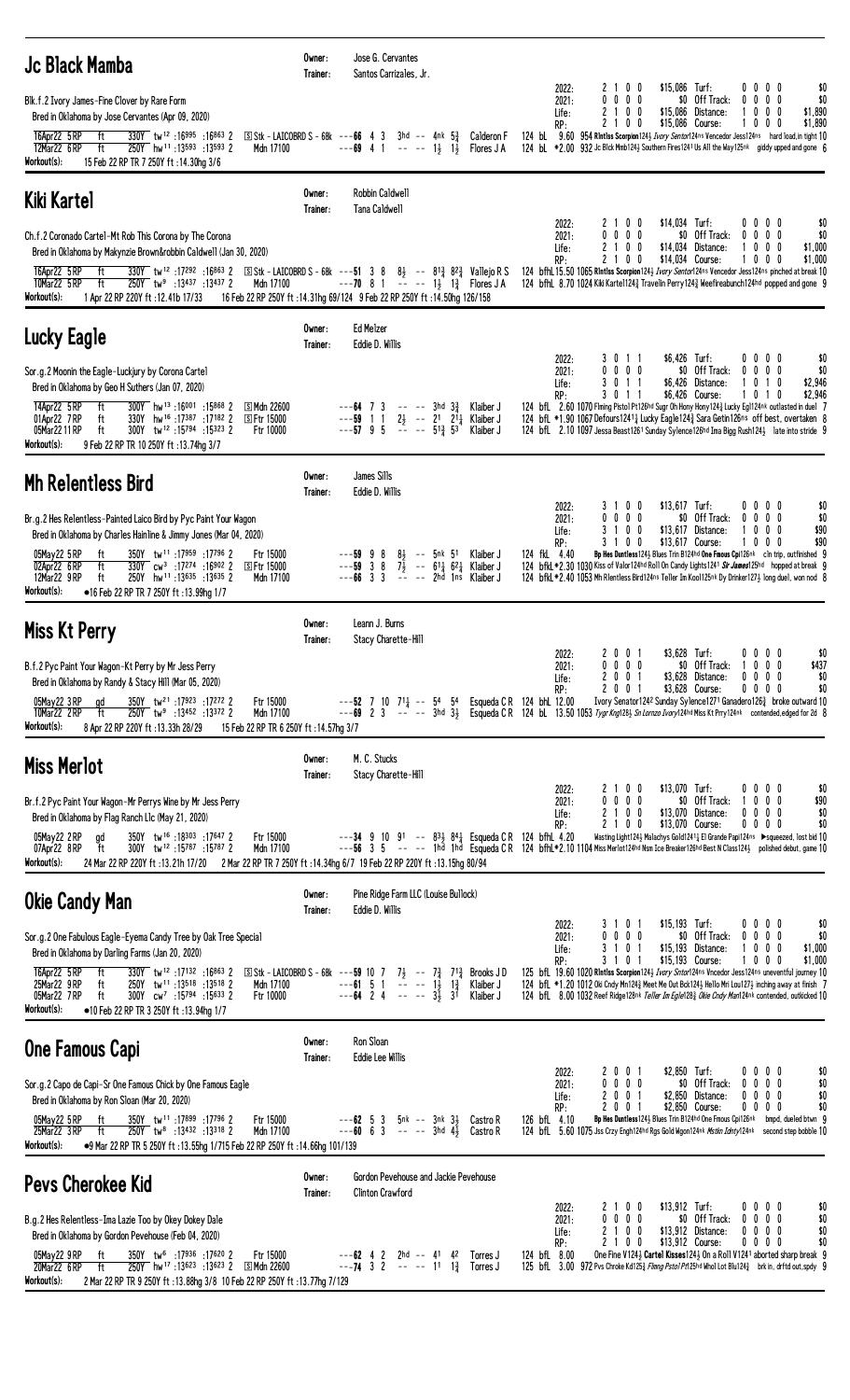| <b>R Ladys Dynasty</b>                                                                                                                                                                                                                                                                                                                                                                     | Owner:<br>Trainer: | Larry L. Rice and Bobbie Rice<br>Eddie D. Willis                                                                                                                                                                                                                                                                                                                                                                                                                                                                                                                                                                              |
|--------------------------------------------------------------------------------------------------------------------------------------------------------------------------------------------------------------------------------------------------------------------------------------------------------------------------------------------------------------------------------------------|--------------------|-------------------------------------------------------------------------------------------------------------------------------------------------------------------------------------------------------------------------------------------------------------------------------------------------------------------------------------------------------------------------------------------------------------------------------------------------------------------------------------------------------------------------------------------------------------------------------------------------------------------------------|
| B.f.2 Fdd Dynasty-Lady Eagle 123 by One Famous Eagle<br>Bred in Oklahoma by Flag Ranch Llc (Mar 06, 2020)<br>300Y hw <sup>25</sup> :16071 :16071 2<br>23Apr22 2RP<br>ft<br>Mdn 17100                                                                                                                                                                                                       |                    | 2 1 0 0<br>\$13,070 Turf:<br>0000<br>\$0<br>2022:<br>$0\ 0\ 0\ 0$<br>\$0 Off Track:<br>$0\ 0\ 0$<br>2021:<br>0<br>\$0<br>2 1 0 0<br>Life:<br>\$13,070 Distance:<br>$0\,$ $0\,$ $0\,$<br>\$90<br>RP:<br>2100<br>\$13,070 Course:<br>$0\,$ $0\,$ $0\,$<br>\$90<br>$---62$ 4 2<br>-- -- 2hd 1hd Klaiber J<br>124 bfkl 5.20 1033 R Ladys Dynasty 124hd Dynasty Jane 124nk Blue Two 124hd duel btwn, surged 10                                                                                                                                                                                                                     |
| 330Y hw <sup>19</sup> :17550 :17165 2 SFtr 15000<br>01Apr22 10 RP<br>ft<br>Workout(s):<br>16 Mar 22 RP 250Y ft: 14.74hg 84/85 15 Feb 22 RP TR 3 250Y ft: 14.54hg 5/7                                                                                                                                                                                                                       |                    | $---52$ 4 8 $7\frac{1}{2}$ $---6\frac{1}{2}$ 6 <sup>2</sup> $\frac{1}{2}$ Klaiber J<br>124 bfkl 28.50 1049 Tyger King 1263 Bv Higher Power 124nk Untempted 126hd anxious, in tight early 8                                                                                                                                                                                                                                                                                                                                                                                                                                    |
| <b>Race Queenie</b>                                                                                                                                                                                                                                                                                                                                                                        | Owner:<br>Trainer: | Bollenbach Farms LP (Mel Bollenbach)<br>Eddie D. Willis                                                                                                                                                                                                                                                                                                                                                                                                                                                                                                                                                                       |
| Br.f.2 Kiss My Hocks-Race Princess by Corona Cartel<br>Bred in Oklahoma by Bollenbach Farms Lp (Jan 24, 2020)                                                                                                                                                                                                                                                                              |                    | \$29,356 Turf:<br>4 2 0 1<br>$0\,0\,0\,0$<br>\$0<br>2022:<br>$0\ 0\ 0\ 0$<br>\$0 Off Track:<br>2021:<br>$0\,0\,0\,0$<br>\$0<br>4 2 0 1<br>\$20,296<br>\$29,356 Distance:<br>2<br>0 <sub>1</sub><br>Life:<br>-1<br>RP:<br>4 2 0 1<br>\$29,356 Course:<br>\$20,296<br>210                                                                                                                                                                                                                                                                                                                                                       |
| 06May22 6RP<br>350Y nw :18010 :18010 2<br>Ftr 15000<br>ft<br>$330Y$ cw <sup>8</sup> :16958 :16830 2<br>$S$ Stk - RPJUVSTKS - 100k ---75 1 6<br>16Apr22 7RP<br>ft<br>330Y hw <sup>13</sup> :17099 :17099 2<br>01Apr22 5RP<br><b>SFtr 15000</b><br>ft<br>250Y tw <sup>11</sup> :13631:13394 2<br>17Mar22 7 RP<br>fts<br>ි Mdn 22600<br>Workout(s):<br>16 Feb 22 RP TR 5 250Y ft :14.29hg 3/6 |                    | Race Queenie124hd Cielo Crystal125nk Challynger124hd shared lead, got nod 10<br>1hd -- 2hd 1hd Klaiber J<br>124 bfL *1.30<br>$---59$ 7 2<br>6nk -- $4\frac{1}{2}$ $3\frac{3}{2}$<br>124 bfl 2.90 1023 Hookd N Gon1263 Jss Pintd Hocks124hd Rce Queenie124ns outnodded for place 8<br>Klaiber J<br>$---72$ 8 1<br>1hd -- 1 $\frac{1}{2}$ 11<br>124 bfL 2.40 1035 Race Queenie1241 Coronas Vision126} Scorpion Candy124nk took aim and fired 8<br>Klaiber J<br>$---51$ 7 8 $--- 8^{\frac{1}{1}}$ 6 <sup>1</sup> Klaiber J<br>124 bfl 8.40 1049 Crtel Kisses124 3 Dm Im Relentless124 3 Bv Wikwy Joe124ns Dunprepared at start 8 |
| <b>Recurring Dreams</b>                                                                                                                                                                                                                                                                                                                                                                    | Owner:<br>Trainer: | Jay Ross<br>Dee Keener                                                                                                                                                                                                                                                                                                                                                                                                                                                                                                                                                                                                        |
| Ch.f.2 Hes Relentless-Answer the Dream by Tres Seis<br>Bred in Oklahoma by Jg Kelly/JL Yother/N Yearsley (Apr 02, 2020)                                                                                                                                                                                                                                                                    |                    | 2 1 0 0<br>\$13,124 Turf:<br>2022:<br>$0\,0\,0\,0$<br>\$0<br>$0\ 0\ 0\ 0$<br>\$0 Off Track:<br>$0\ 0\ 0$<br>2021:<br>\$90<br>1<br>2100<br>$$13,124$ Distance:<br>$0\,0\,0\,0$<br>\$0<br>Life:<br>2 1 0 0<br>\$13,124 Course:<br>$0\ 0\ 0\ 0$<br>\$0<br>RP:                                                                                                                                                                                                                                                                                                                                                                    |
| 350Y tw <sup>15</sup> :18720:17619 2<br>05May22 1 RP<br>Ftr 15000<br>ad<br>300Y hw <sup>10</sup> :15984 :15984 2 SMdn 22600<br>ft<br>14Apr22 8RP<br>Workout(s):<br>2 Mar 22 RP 250Y ft : 14.41hg 139/168 20 Feb 22 RP 220Y ft : 13.20hg 42/57 10 Feb 22 RP 250Y ft : 14.12hg 66/129                                                                                                        |                    | Mistakin Idenity124nk Proximity1243 0 Seeyalater127hd ▶ sqzd back at brk 10<br>1021 -- 105 1063 Salazar J<br>124 bL 7.50<br>$---13$ 2 9<br>---63 7 2 -- -- 2hd 1hd Candanosa B 126 bl. 13.80 983 Recurring Dreams126hd Bv Walkaway Joe126hd Seis Hoot124 $\frac{3}{4}$ 3x duel, won nod 9                                                                                                                                                                                                                                                                                                                                     |
| <b>Relentless Scorpion</b>                                                                                                                                                                                                                                                                                                                                                                 | Owner:<br>Trainer: | Wishbone Partnership (Michael Vaughan)<br>Eddie D. Willis                                                                                                                                                                                                                                                                                                                                                                                                                                                                                                                                                                     |
| Sor. f. 2 Hes Relentless-Pollitical Scorpion by Apollitical Jess<br>Bred in Oklahoma by Jahree Standridge (Apr 06, 2020)                                                                                                                                                                                                                                                                   |                    | 3 2 0 1<br>\$49,766 Turf:<br>2022:<br>$0\,0\,0\,0$<br>\$0<br>$0\ 0\ 0\ 0$<br>\$0 Off Track:<br>\$0<br>2021:<br>0<br>$0\ 0\ 0$<br>3 2 0 1<br>\$49,766 Distance:<br>2200<br>\$46,584<br>Life:                                                                                                                                                                                                                                                                                                                                                                                                                                   |
| 16Apr22 5 RP<br>ft<br>330Y tw <sup>12</sup> :16863:168632<br>$\boxed{S}$ Stk - LAICOBRD S - 68k ---73 6 2<br>330Y hw <sup>18</sup> :17408:17408 2<br>01Apr22 6RP<br><b>SFtr 15000</b><br>ft<br>13Mar22 8 RP<br>ft<br>250Y hw <sup>17</sup> :13715 :13557 2<br>Mdn 17100<br>Workout(s):<br>21 Feb 22 RP TR 4 250Y ft: 14.10hg 2/5                                                           |                    | 3 2 0 1<br>\$49,766 Course:<br>2200<br>\$46,584<br>RP:<br>124 bfL 9.80 1029 Rintlss Scorpion124 <i>Lvory Sntor</i> 124ns Vncdor Jss124ns denied all challengers 10<br>1hd -- 1hd 1 $\frac{1}{2}$<br>Klaiber J<br>$---59$ 3 1 1hd $---$ 1hd 12<br>Klaiber J<br>124 bfl *1.50 1014 Rintlss Scrpon1242 A Snowy Fr126hd Rock Jss V128nk escaped trbl, sped away 8<br>$--68$ 9 4<br>$3^{1}$ $3^{3}$<br>124 bfl 2.80 1010 Louis Litt125hd Mity Like Rose124 <sub>3</sub> Relentless Scorpion124 <sub>3</sub> respectable debut 9<br>Klaiber J                                                                                       |
| <b>Rosalita</b>                                                                                                                                                                                                                                                                                                                                                                            | Owner:<br>Trainer: | Juan Martin Triana<br>Juan Martin Triana                                                                                                                                                                                                                                                                                                                                                                                                                                                                                                                                                                                      |
| B.f.2 Coronado Cartel-Shes Perfect Okey by Okey Dokey Dale<br>Bred in Oklahoma by Arthur W Devereaux (Feb 23, 2020)                                                                                                                                                                                                                                                                        |                    | 1100<br>\$9,084 Turf:<br>2022:<br>$0\ 0\ 0\ 0$<br>\$0<br>$0\ 0\ 0\ 0$<br>\$0 Off Track:<br>$\mathbf{0}$<br>$0\,0\,0$<br>\$0<br>2021:<br>1100<br>\$9,084 Distance:<br>0<br>$0\,$ $0\,$ $0\,$<br>\$0<br>Life:<br>1100<br>\$9.084 Course:<br>$0\ 0\ 0$<br>RP:<br>\$0<br>0                                                                                                                                                                                                                                                                                                                                                        |
| 26Mar22 9RP ft<br>250Y cw <sup>8</sup> :13578 :13578 2<br>Mc1 15000-c<br>Claimed by Triana Juan Martin from Devereaux, Bob and Self, Randy for \$15,000, Reed Gerald W. - Trainer<br>Workout(s):<br>9 Mar 22 RP TR 1 250Y ft : 13.91hg 2/6 19 Feb 22 RP 220Y ft : 12.63hg 50/94                                                                                                            |                    | $---62$ 5 8 $--$ 1hd 1nk Candanosa B 126 bL 4.10 1165 Rosalita126nk Phunatic124 $\frac{1}{2}$ Poor Man Blues125 $\frac{1}{2}$ traded bmps, surged 9                                                                                                                                                                                                                                                                                                                                                                                                                                                                           |
| <b>Sir James</b>                                                                                                                                                                                                                                                                                                                                                                           | Owner:<br>Trainer: | Ellen Kennedy Racing LLC (Allen Kennedy)<br>Jose Cruz Villafranco                                                                                                                                                                                                                                                                                                                                                                                                                                                                                                                                                             |
| Sor.c.2 Coronado Cartel-Simply an Angel by Takin On the Cash<br>Bred in Oklahoma by Ellen Kennedy Racing Llc (Mar 12, 2020)                                                                                                                                                                                                                                                                |                    | \$16,091 Turf:<br>2 1 0 1<br>$0\,0\,0\,0$<br>\$0<br>2022:<br>$0\ 0\ 0\ 0$<br>\$0 Off Track:<br>2021:<br>0<br>$0\,$ $0\,$ $0\,$<br>\$0<br>2 1 0 1<br>\$16,091<br>Distance:<br>2<br>0 <sub>1</sub><br>\$16,091<br>Life:                                                                                                                                                                                                                                                                                                                                                                                                         |
| 330Y cw <sup>8</sup> :16861 :16861 2 SMdn 25100<br>01May22 8RP<br>ft<br>330Y cw <sup>3</sup> :17087:16902 2 SFtr 15000<br>02Apr22 6RP<br>ft<br>Workout(s):<br>17 Mar 22 RP 250Y ft: 14.72hg 44/52 15 Feb 22 RP TR 4 250Y ft: 14.48hg 5/8                                                                                                                                                   |                    | RP:<br>2 1 0 1<br>\$16,091 Course:<br>2<br>0<br>\$16,091<br>$---77$ 2 1 1hd $---$ 11 111 Dominguez J 126 bL 3.50 Sir James12611 Chester Cartel12613 Irish Rose1241 motored away easily 10<br>$---69$ 9 4 4nk $---$ 31 31 Dominguez J 125 bL 25.30 1013 Kiss of Vlor124hd Roll On Cndy Lights1241 Sir                                                                                                                                                                                                                                                                                                                          |
| Sjm Desirable Candy                                                                                                                                                                                                                                                                                                                                                                        | Owner:<br>Trainer: | Sammy J. Manek<br>Stacey L. Capps                                                                                                                                                                                                                                                                                                                                                                                                                                                                                                                                                                                             |
| Sor.f.2 Jess Good Candy-Hi Ho Desirio by Desirio<br>Bred in Oklahoma by Sammy J Manek (Feb 21, 2020)                                                                                                                                                                                                                                                                                       |                    | \$13,674 Turf:<br>2022:<br>3100<br>0000<br>\$0<br>$0\ 0\ 0\ 0$<br>\$0 Off Track:<br>2021:<br>$0\,$ $0\,$ $0\,$<br>\$0<br>0<br>3 1 0 0<br>\$13,674 Distance:<br>2000<br>\$532<br>Life:<br>\$532<br>3 1 0 0<br>\$13,674 Course:<br>2000<br>RP:                                                                                                                                                                                                                                                                                                                                                                                  |
| 330Y hw <sup>9</sup> :17489 :17244 2<br>Alw 22000nw2/L<br>28Apr22 10 RP<br>ft<br>02Apr22 11 RP<br>330Y cw <sup>6</sup> :17580 :17179 2<br>ft<br>国 Ftr 15000<br>250Y hw <sup>24</sup> :13716 :13716 2<br>13Mar 22 10 RP<br>ft<br>Mdn 17100<br>Workout(s):<br>21 Feb 22 RP 250Y ft : 13.70hg 3/130 11 Feb 22 RP 220Y ft : 12.29h 54/113                                                      |                    | $7\frac{3}{4}$ -- 71 $71\frac{1}{4}$ Navarrete, Jr. E A 128 fl 11.40<br>Cuz He Gone 124 > Bolt of Action V126nk Dee Dee Tlc126hd lost path early 10<br>$---49$ 2 8<br>---43 6 8 76 -- 76 62, ** Navarrete, Jr. EA 126 fL *1.50 1089 Hot Lil Mrf1261 3 1 Drm in Color127ns Swyr Strnge125hd ▶ran over at break, PL5th 8<br>---73 1 2 -- -- 2hd 1hd Navarrete, Jr. EA 126 fl. 3.60 1075 Sim Desirable Candy 126hd Arlie124ns Syzyqy124nk brk in, got up 7                                                                                                                                                                       |
| The Jesse James                                                                                                                                                                                                                                                                                                                                                                            | Owner:<br>Trainer: | Robin Haggard<br>Ty Blackwell                                                                                                                                                                                                                                                                                                                                                                                                                                                                                                                                                                                                 |
| Sor.g.2 The Wranglers Image-Jess a Valentine by Feature Mr Jess<br>Bred in Oklahoma by Duane Harrel (Apr 30, 2020)                                                                                                                                                                                                                                                                         |                    | \$18,900 Turf:<br>2 1 1 0<br>0000<br>\$0<br>2022:<br>$0\ 0\ 0\ 0$<br>\$0 Off Track:<br>2021:<br>$0\,0\,0\,0$<br>\$0<br>2110<br>\$18,900 Distance:<br>0000<br>\$0<br>Life:<br>RP:<br>2 1 1 0<br>\$18,900 Course:<br>$0\ 0\ 0\ 0$<br>\$0                                                                                                                                                                                                                                                                                                                                                                                        |
| 300Y hw <sup>22</sup> :16144 :16144 2<br>29Apr22 4RP<br>Mdn 19600<br>ft<br>300Y tw <sup>20</sup> :15681 :15676 2<br>Mc1 10000<br>07Apr22 4RP<br>ft<br>Workout(s):<br>15 Feb 22 RP TR 7 250Y ft : 14.77hg 6/6<br>5 Mar 22 RP 220Y ft: 12.16hg 26/68                                                                                                                                         |                    | The Jesse Jmes125hd The First Dynsty124nk Premier Pint127hd ran down leader 10<br>$---63$ 1 2 $---$ 1} 1hd FonsecaSoto F 125 bkL 2.10<br>$---61$ 3 4 $---$ 2hd 2ns Smith CR<br>127 bkl. 5.80 1011 Cut Coron Lim124ns The Jesse Jmes1273 Bv Wildflower12613 strong try, denied 10                                                                                                                                                                                                                                                                                                                                              |
| Xf Tres of Heroine                                                                                                                                                                                                                                                                                                                                                                         | Owner:<br>Trainer: | Robin Weaver<br>Eddie D. Willis                                                                                                                                                                                                                                                                                                                                                                                                                                                                                                                                                                                               |
| B.f.2 Tres Seis-Bp Mariahs Heroine by Valiant Hero<br>Bred in Oklahoma by Larry Morehead & Xcel Farms (Mar 13, 2020)                                                                                                                                                                                                                                                                       |                    | \$12,980 Turf:<br>1100<br>2022:<br>0000<br>\$0<br>$0\ 0\ 0\ 0$<br>\$0 Off Track:<br>$0\ 0\ 0$<br>2021:<br>0<br>\$0<br>1100<br>\$12,980 Distance:<br>0000<br>\$0<br>Life:<br>0 <sub>0</sub><br>\$12,980 Course:<br>$0\ 0\ 0\ 0$<br>\$0<br>RP:<br>11                                                                                                                                                                                                                                                                                                                                                                            |
| Mdn 17100<br>$300Y$ hw <sup>21</sup> :16 <sup>313</sup> :16 <sup>313</sup> 2<br>22Apr22 8RP<br>ft<br>Workout(s):<br>6 Apr 22 RP 250Y ft: 13.88hg 29/50 30 Mar 22 RP 250Y ft: 13.63hg 17/63                                                                                                                                                                                                 |                    | $---55$ 4 2 $--- 13$ 11 Klaiber J<br>124 bfl 11.50 909 Xf Tres of Heroine1241 Tres Hurras124nk Ec Aria126hd took off in an instant 10                                                                                                                                                                                                                                                                                                                                                                                                                                                                                         |